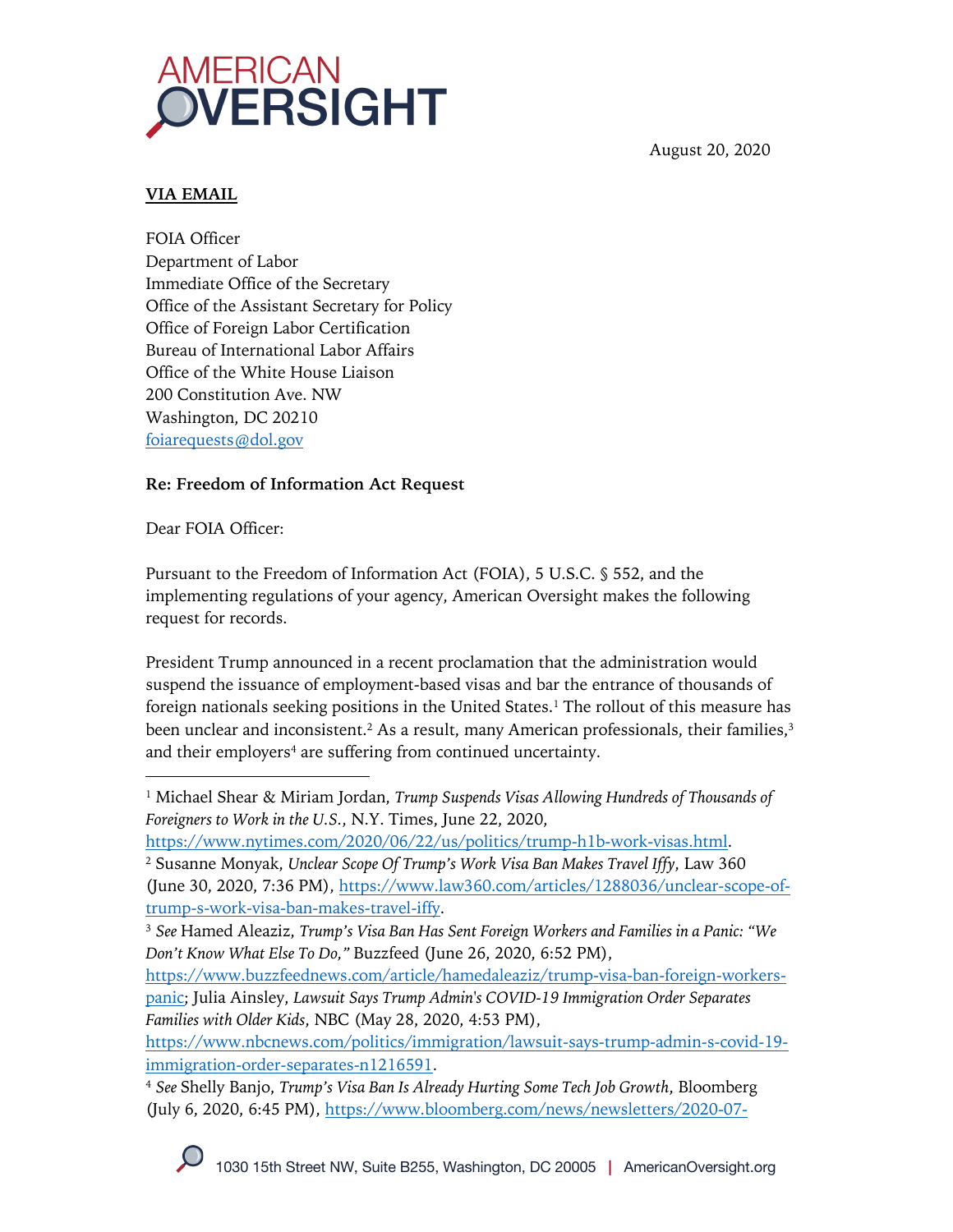American Oversight seeks records with the potential to shed light on this decision and its implementation.

## **Requested Records**

American Oversight requests that your agency produce the following records within twenty business days:

Records sufficient to identify any exemptions, exceptions, exclusions, or waivers to the Presidential Proclamation Suspending Entry of Aliens Who Present a Risk to the U.S. Labor Market Following the Coronavirus Outbreak, published at Presidential Proclamation No. 10052, 85 Fed. Reg. 38263 (June 22, 2020).

This includes but is not limited to exemptions, exceptions, exclusions, or waivers which have been deemed necessary to "facilitate the immediate and continued economic recovery of the United States."

American Oversight does not object to the redaction of any personally identifiable information such as names, addresses, etc., but requests anonymized records regarding any such exemptions, exceptions, exclusions, or waivers.

American Oversight believes your agency is best positioned to determine where responsive records may reside. However, we request that at a minimum, you search the following offices:

- 1. Immediate Office of the Secretary
- 2. Office of the Assistant Secretary for Policy
- 3. Office of Foreign Labor Certification
- 4. Bureau of International Labor Affairs
- 5. Office of the White House Liaison

Please provide all responsive records from March 15, 2020, through the date of the search.

### **Fee Waiver Request**

In accordance with 5 U.S.C.  $\frac{1}{5}$  552(a)(4)(A)(iii) and your agency's regulations, American Oversight requests a waiver of fees associated with processing this request for records. The subject of this request concerns the operations of the federal government, and the

<sup>06/</sup>trump-s-visa-ban-is-bad-for-more-than-h-1b-holders; Dara Lind*, Hospitals Are Suddenly Short of Young Doctors — Because of Trump's Visa Ban*, ProPublica (July 17, 2020, 6:00 AM), https://www.propublica.org/article/hospitals-are-suddenly-short-of-young-doctorsbecause-of-trumps-visa-ban.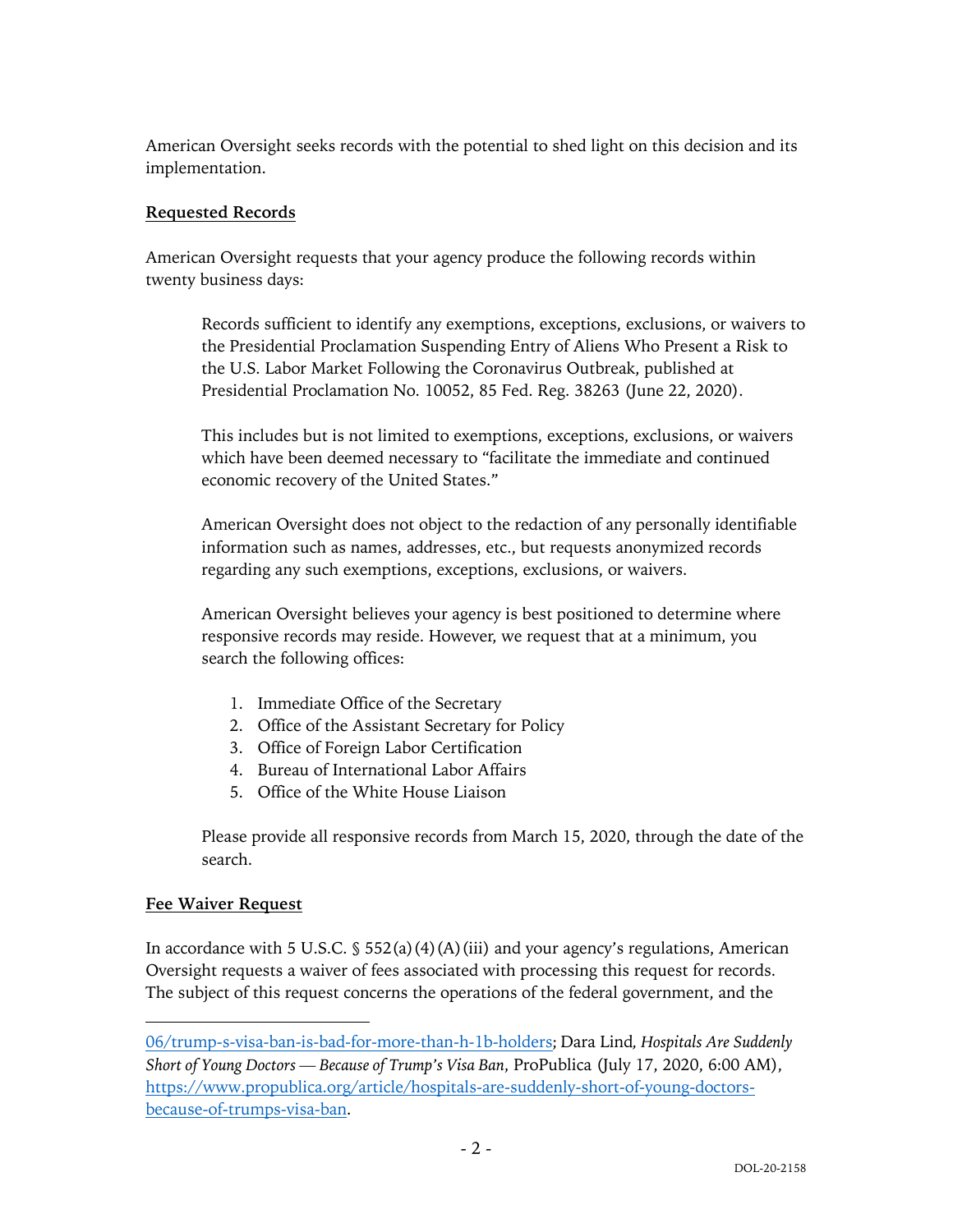disclosures will likely contribute to a better understanding of relevant government procedures by the general public in a significant way. Moreover, the request is primarily and fundamentally for non-commercial purposes.

American Oversight requests a waiver of fees because disclosure of the requested information is "in the public interest because it is likely to contribute significantly to public understanding of operations or activities of the government."5 The public has a significant interest in government interventions in the U.S. labor market, including restrictions on immigration. Records with the potential to shed light on this issue would contribute significantly to public understanding of operations of the federal government, including the implementation of the temporary visa suspension announced by Presidential Proclamation. American Oversight is committed to transparency and makes the responses agencies provide to FOIA requests publicly available, and the public's understanding of the government's activities would be enhanced through American Oversight's analysis and publication of these records.

This request is primarily and fundamentally for non-commercial purposes.<sup>6</sup> As a  $501(c)(3)$ nonprofit, American Oversight does not have a commercial purpose and the release of the information requested is not in American Oversight's financial interest. American Oversight's mission is to promote transparency in government, to educate the public about government activities, and to ensure the accountability of government officials. American Oversight uses the information gathered, and its analysis of it, to educate the public through reports, press releases, or other media. American Oversight also makes materials it gathers available on its public website and promotes their availability on social media platforms, such as Facebook and Twitter.7

American Oversight has also demonstrated its commitment to the public disclosure of documents and creation of editorial content through numerous substantive analyses posted to its website.<sup>8</sup> Examples reflecting this commitment to the public disclosure of documents and the creation of editorial content include the posting of records related to an ethics waiver received by a senior Department of Justice attorney and an analysis of what those records demonstrated regarding the Department's process for issuing such waivers;<sup>9</sup> posting records received as part of American Oversight's "Audit the Wall"

 $5 \text{ J.S. C. }$  \$ 552(a)(4)(A)(iii).

<sup>6</sup> *See id.*

 $7$  American Oversight currently has approximately 15,600 page likes on Facebook and 104,600 followers on Twitter. American Oversight, Facebook,

https://www.facebook.com/weareoversight/ (last visited Aug. 20, 2020); American Oversight (@weareoversight), Twitter, https://twitter.com/weareoversight (last visited Aug. 20, 2020).

<sup>8</sup> *News*, American Oversight, https://www.americanoversight.org/blog.

<sup>9</sup> *DOJ Records Relating to Solicitor General Noel Francisco's Recusal*, American Oversight, https://www.americanoversight.org/document/doj-civil-division-response-noel-franciscocompliance; *Francisco & the Travel Ban: What We Learned from the DOJ Documents*, American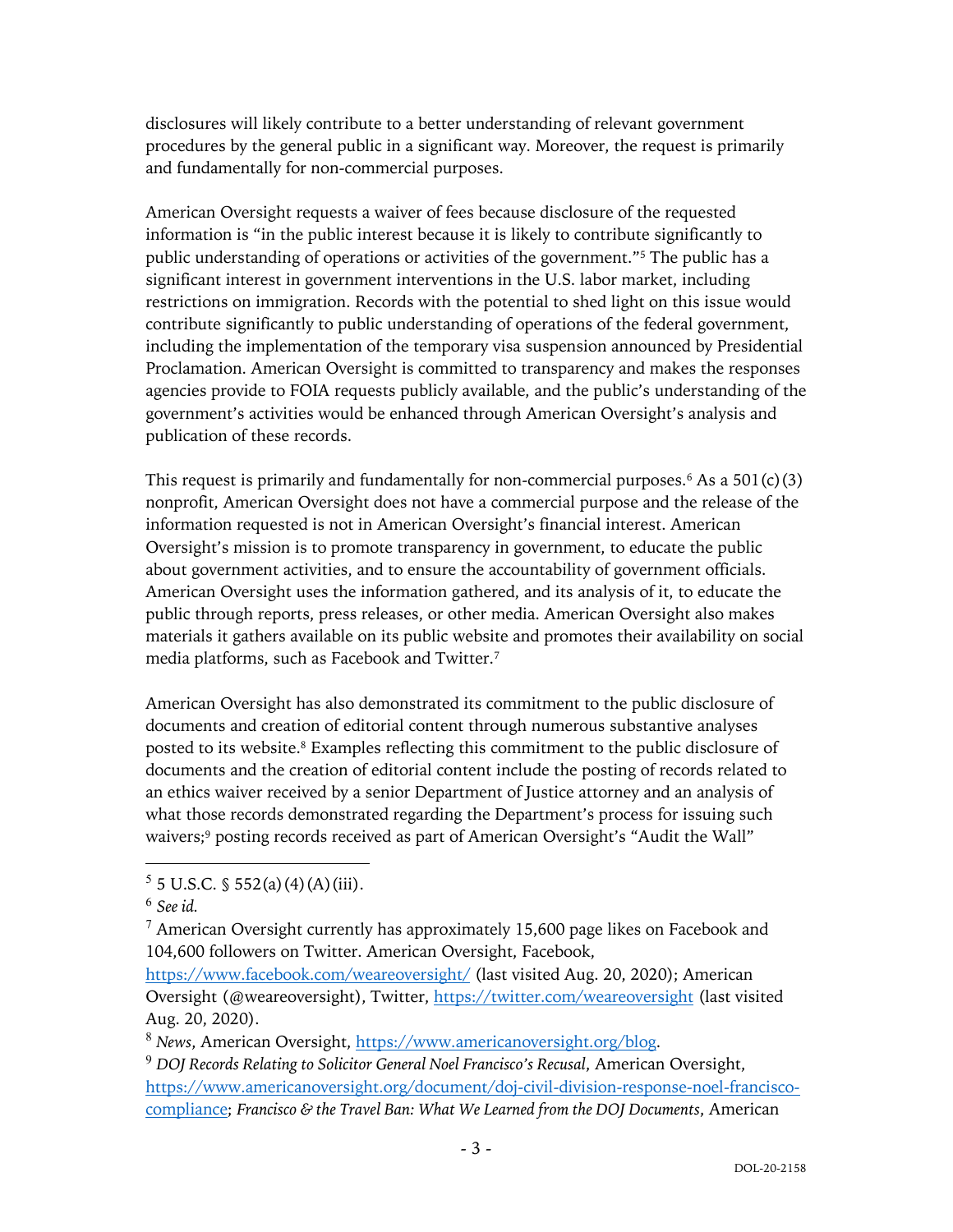project to gather and analyze information related to the administration's proposed construction of a barrier along the U.S.-Mexico border, and analyses of what those records reveal;<sup>10</sup> posting records regarding potential self-dealing at the Department of Housing  $\&$ Urban Development and related analysis; $11$  posting records and analysis relating to the federal government's efforts to sell nuclear technology to Saudi Arabia;<sup>12</sup> and posting records and analysis regarding the Department of Justice's decision in response to demands from Congress to direct a U.S. Attorney to undertake a wide-ranging review and make recommendations regarding criminal investigations relating to the President's political opponents and allegations of misconduct by the Department of Justice itself and the Federal Bureau of Investigation.<sup>13</sup>

Accordingly, American Oversight qualifies for a fee waiver.

# **Guidance Regarding the Search & Processing of Requested Records**

In connection with its request for records, American Oversight provides the following guidance regarding the scope of the records sought and the search and processing of records:

▪ Please search all locations and systems likely to have responsive records, regardless of format, medium, or physical characteristics. For instance, if the request seeks "communications," please search all locations likely to contain communications, including relevant hard-copy files, correspondence files, appropriate locations on hard drives and shared drives, emails, text messages or other direct messaging systems (such as iMessage, WhatsApp, Signal, or Twitter direct messages), voicemail messages, instant messaging systems such as Lync or ICQ, and shared messages systems such as Slack.

Oversight, https://www.americanoversight.org/francisco-the-travel-ban-what-we-learnedfrom-the-doj-documents.

<sup>10</sup> *See generally Audit the Wall*, American Oversight,

https://www.americanoversight.org/investigation/audit-the-wall; *see, e.g.*, *Border Wall Investigation Report: No Plans, No Funding, No Timeline, No Wall*, American Oversight, https://www.americanoversight.org/border-wall-investigation-report-no-plans-nofunding-no-timeline-no-wall.

<sup>11</sup> *Documents Reveal Ben Carson Jr.'s Attempts to Use His Influence at HUD to Help His Business*, American Oversight, https://www.americanoversight.org/documents-reveal-ben-carson-jrs-attempts-to-use-his-influence-at-hud-to-help-his-business.

<sup>12</sup> *Investigating the Trump Administration's Efforts to Sell Nuclear Technology to Saudi Arabia*, American Oversight, https://www.americanoversight.org/investigating-the-trumpadministrations-efforts-to-sell-nuclear-technology-to-saudi-arabia.

<sup>13</sup> *Sessions' Letter Shows DOJ Acted on Trump's Authoritarian Demand to Investigate Clinton*, American Oversight, https://www.americanoversight.org/sessions-letter.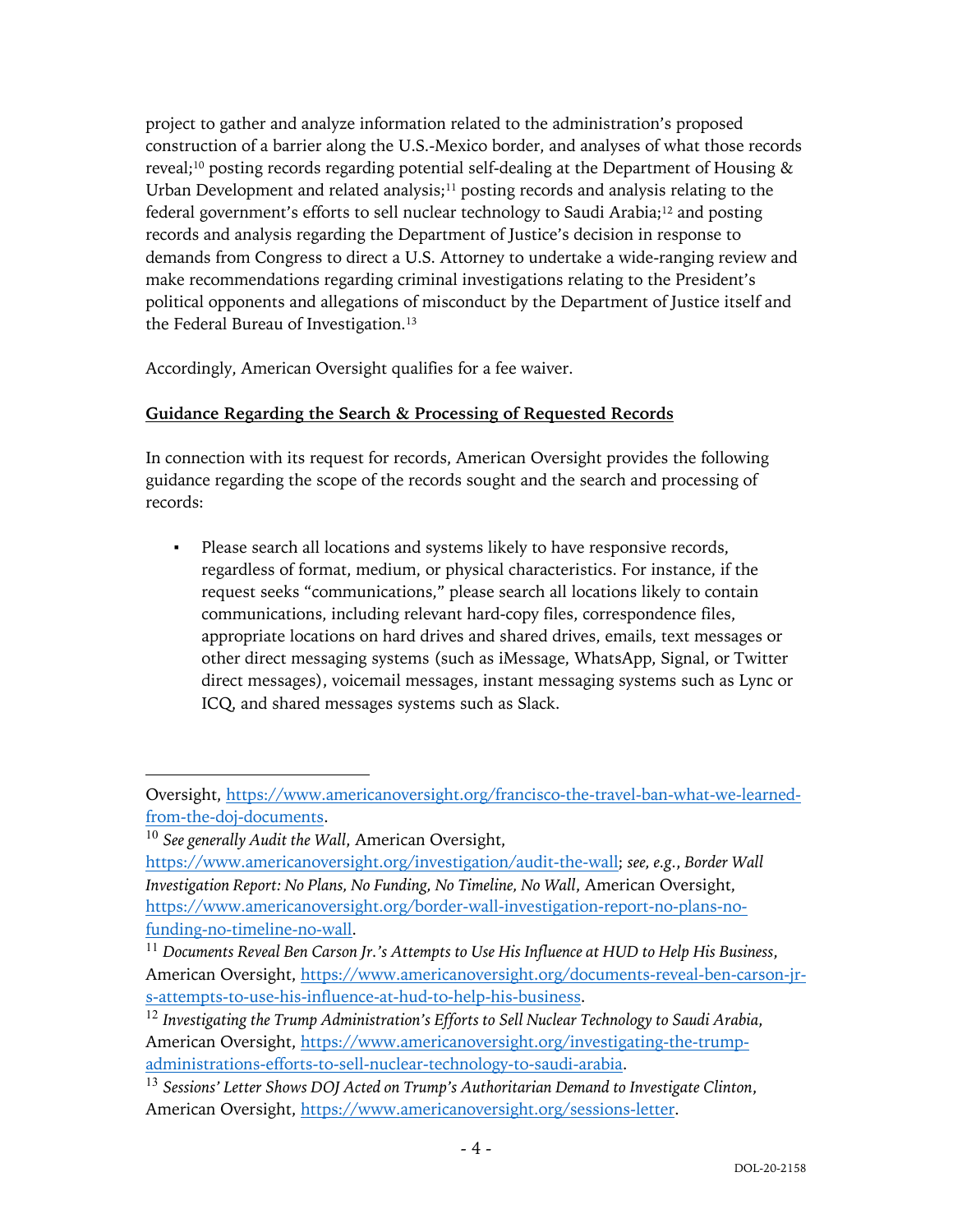- In conducting your search, please understand the terms "record," "document," and "information" in their broadest sense, to include any written, typed, recorded, graphic, printed, or audio material of any kind. We seek records of any kind, including electronic records, audiotapes, videotapes, and photographs, as well as letters, emails, facsimiles, telephone messages, voice mail messages, and transcripts, notes, or minutes of any meetings, telephone conversations, or discussions.
- Our request for records includes any attachments to those records or other materials enclosed with those records when they were previously transmitted. To the extent that an email is responsive to our request, our request includes all prior messages sent or received in that email chain, as well as any attachments to the email.
- Please search all relevant records or systems containing records regarding agency business. Do not exclude records regarding agency business contained in files, email accounts, or devices in the personal custody of your officials, such as personal email accounts or text messages. Records of official business conducted using unofficial systems or stored outside of official files are subject to the Federal Records Act and FOIA.14 It is not adequate to rely on policies and procedures that require officials to move such information to official systems within a certain period of time; American Oversight has a right to records contained in those files even if material has not yet been moved to official systems or if officials have, by intent or through negligence, failed to meet their obligations.15
- Please use all tools available to your agency to conduct a complete and efficient search for potentially responsive records. Agencies are subject to government-wide requirements to manage agency information electronically,<sup>16</sup> and many agencies have adopted the National Archives and Records Administration (NARA) Capstone program, or similar policies. These systems provide options for searching emails and other electronic records in a manner that is reasonably likely to be more complete than just searching individual custodian files. For example, a custodian may have deleted a responsive email from his or her email program, but your agency's archiving tools may capture that email under Capstone. At the same

<sup>14</sup> *See Competitive Enter. Inst. v. Office of Sci. & Tech. Policy*, 827 F.3d 145, 149–50 (D.C. Cir. 2016); *cf. Judicial Watch, Inc. v. Kerry*, 844 F.3d 952, 955–56 (D.C. Cir. 2016). <sup>15</sup> *See Competitive Enter. Inst. v. Office of Sci. & Tech. Policy*, No. 14-cv-765, slip op. at 8 (D.D.C. Dec. 12, 2016).

<sup>&</sup>lt;sup>16</sup> Presidential Memorandum—Managing Government Records, 76 Fed. Reg. 75,423 (Nov. 28, 2011), https://obamawhitehouse.archives.gov/the-pressoffice/2011/11/28/presidential-memorandum-managing-government-records; Office of

Mgmt. & Budget, Exec. Office of the President, Memorandum for the Heads of Executive Departments & Independent Agencies, "Managing Government Records Directive," M-12- 18 (Aug. 24, 2012), https://www.archives.gov/files/records-mgmt/m-12-18.pdf.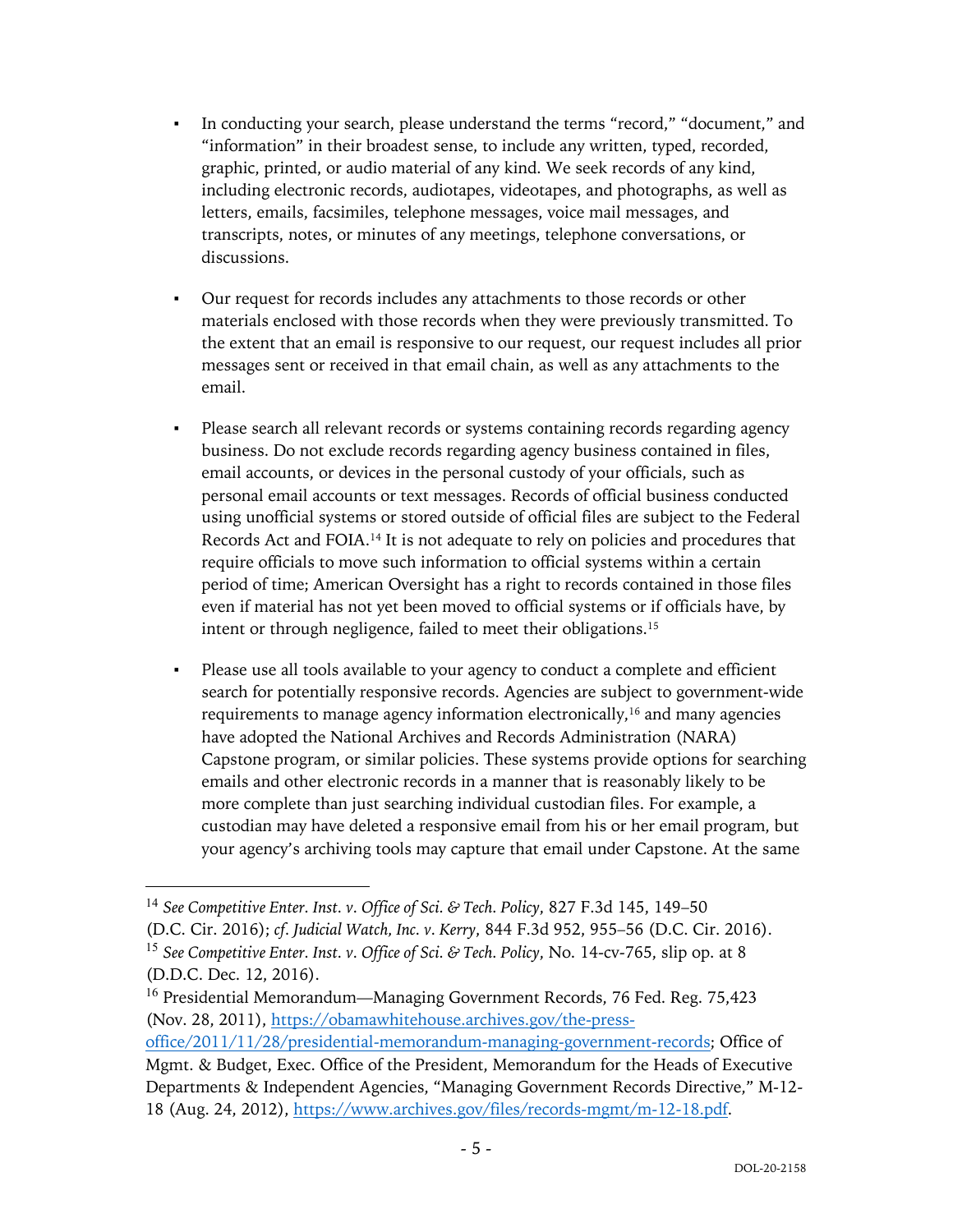time, custodian searches are still necessary; agencies may not have direct access to files stored in .PST files, outside of network drives, in paper format, or in personal email accounts.

- In the event some portions of the requested records are properly exempt from disclosure, please disclose any reasonably segregable non-exempt portions of the requested records. If a request is denied in whole, please state specifically why it is not reasonable to segregate portions of the record for release.
- Please take appropriate steps to ensure that records responsive to this request are not deleted by the agency before the completion of processing for this request. If records potentially responsive to this request are likely to be located on systems where they are subject to potential deletion, including on a scheduled basis, please take steps to prevent that deletion, including, as appropriate, by instituting a litigation hold on those records.

#### **Conclusion**

If you have any questions regarding how to construe this request for records or believe that further discussions regarding search and processing would facilitate a more efficient production of records of interest to American Oversight, please do not hesitate to contact American Oversight to discuss this request. American Oversight welcomes an opportunity to discuss its request with you before you undertake your search or incur search or duplication costs. By working together at the outset, American Oversight and your agency can decrease the likelihood of costly and time-consuming litigation in the future.

Where possible, please provide responsive material in an electronic format by email. Alternatively, please provide responsive material in native format or in PDF format on a USB drive. Please send any responsive material being sent by mail to American Oversight, 1030 15th Street NW, Suite B255, Washington, DC 20005. If it will accelerate release of responsive records to American Oversight, please also provide responsive material on a rolling basis.

We share a common mission to promote transparency in government. American Oversight looks forward to working with your agency on this request. If you do not understand any part of this request, please contact Hart Wood at foia@americanoversight.org or